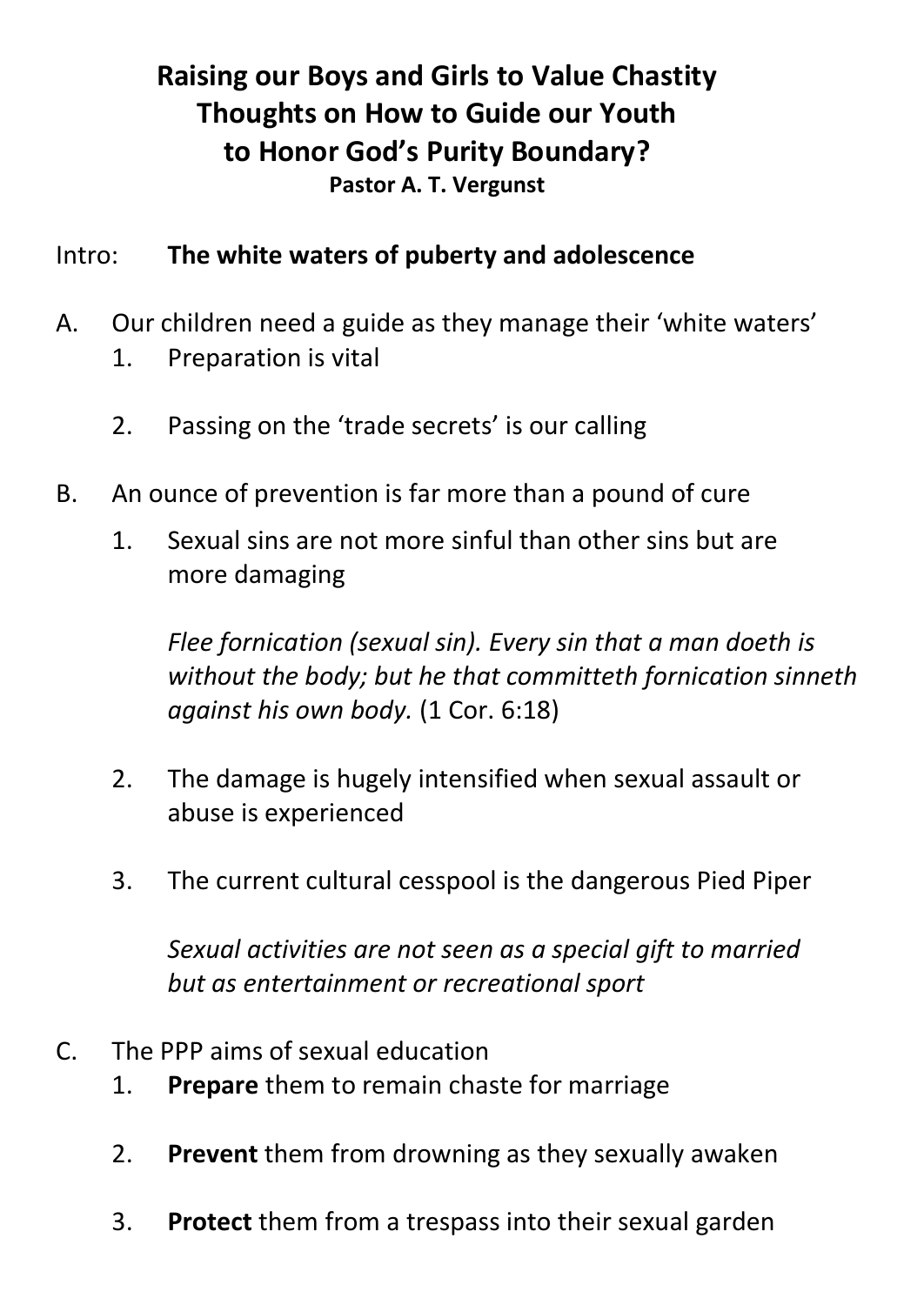## **Guiding our children to understand their sexuality**

- A. See this as your parental privilege of initiation
	- 1. Our sexuality is God created flowers: *beautiful & fragile*
	- 2. Avoid SCS: *Sexual Code of Silence*
	- 3. Living by SCS instils and perpetuates the SAA code: *Silent About Abuse*
- B. Talking about sexual things seems embarrassing and fearful
	- 1. Why do we sense this fear or awkwardness?
		- a. lack of role-model?
		- b. feeling of shame because it is so private?
		- c. don't know how, when, what?
- C. Success in sexual education is in building relationships
	- 1. Relationships precede rules
	- 2. Father-child(ren) relationship is crucial

### **II. Understanding God's teaching about sexual relationships**

- A. Bible is surprisingly *positive* about the sexual relationship
	- 1. Gen 1:27 & 31: *all He created was 'very good'*
	- 2. The sexual relationship within marriage is holy: Heb 13:4 *Marriage is honorable and the bed undefiled.*  a. 'holy' means *separated – set apart – dedicated*
	- 3. Sexual relationship in marriage is God's command a. 1 Cor 7:3-4: *positive side of seventh commandment* 
		- b. Proverbs 5:15-20: *the Designer's direction*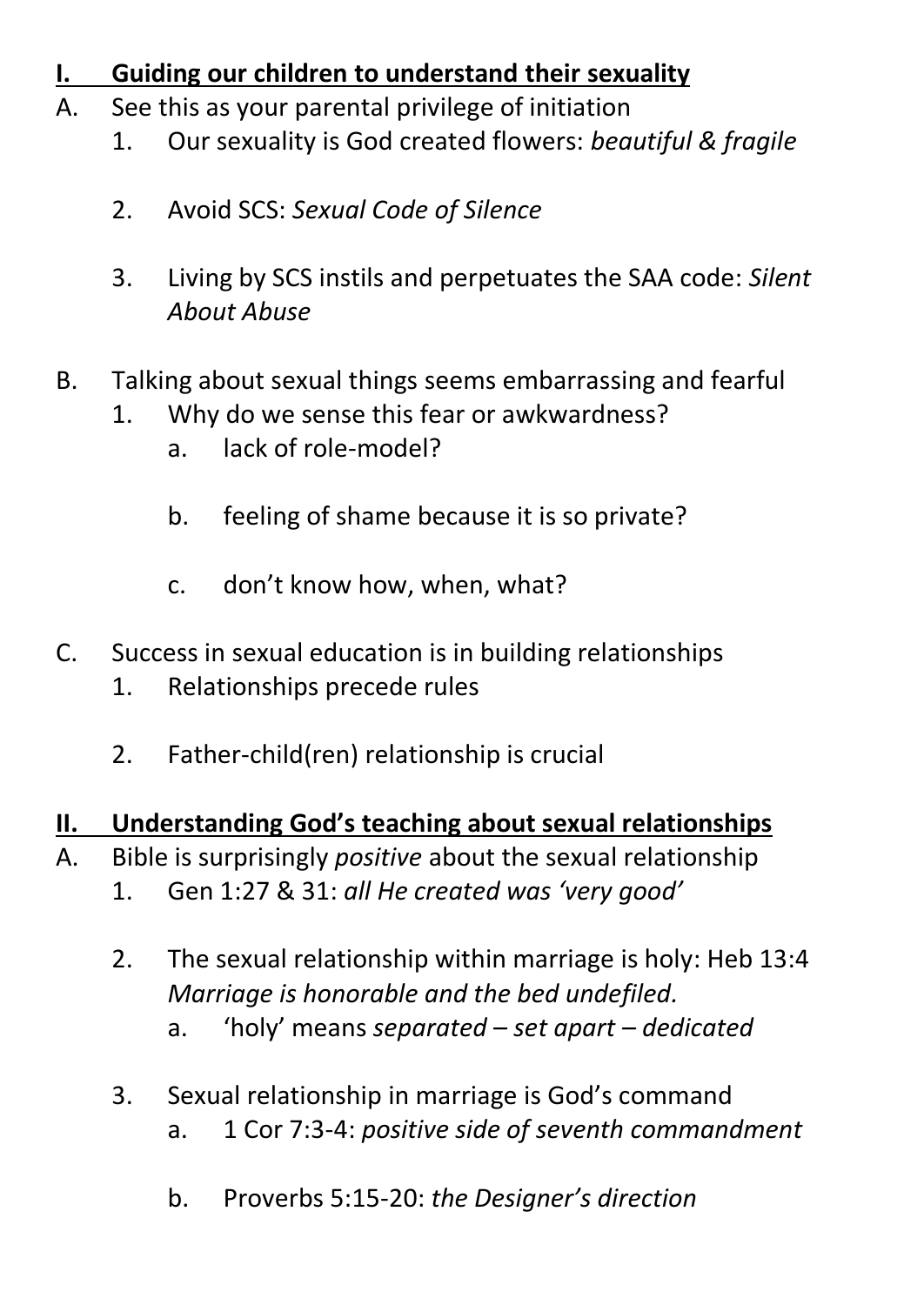#### c. Song of Solomon: *The Divine marriage manual*

## **III. The Reality of the 'white waters' is unavoidable**

- A. Puberty & adolescence are often *lonely years of struggles* 
	- 1. Teens often are too shy to talk openly when they deal with their biological sexual awakening
	- 2. Teens struggle with fear because of lack of security
- B. Without your *straight talk* they are *totally unprepared* and someone will do the *crooked talk*.

## **IV. How do you guide them to remain chaste and embrace TSA?**

- A. Through your daily *family devotions* from their youngest days 1. Be not silent on anything God speaks!
- B. Through proper 'modelling' within the family setting
	- 1. model non-sexual affection within your family: *growing teens still hunger for physical affection!*
	- 2. never allow degrading, sexual jesting, or teasing
- C. Through daily *life-situations* we encounter
	- 1. Deut. 6:6-9 call us to *reinforce Biblical boundaries around the beauty of sexual love*
- D. Through reading books with your (younger) children
	- 1. Focus on three fundamental areas
		- a. Boundaries: *what is appropriate – not appropriate*
		- b. Body awareness: *right vocabulary – define private*
		- c. Safety strategies: *assertiveness*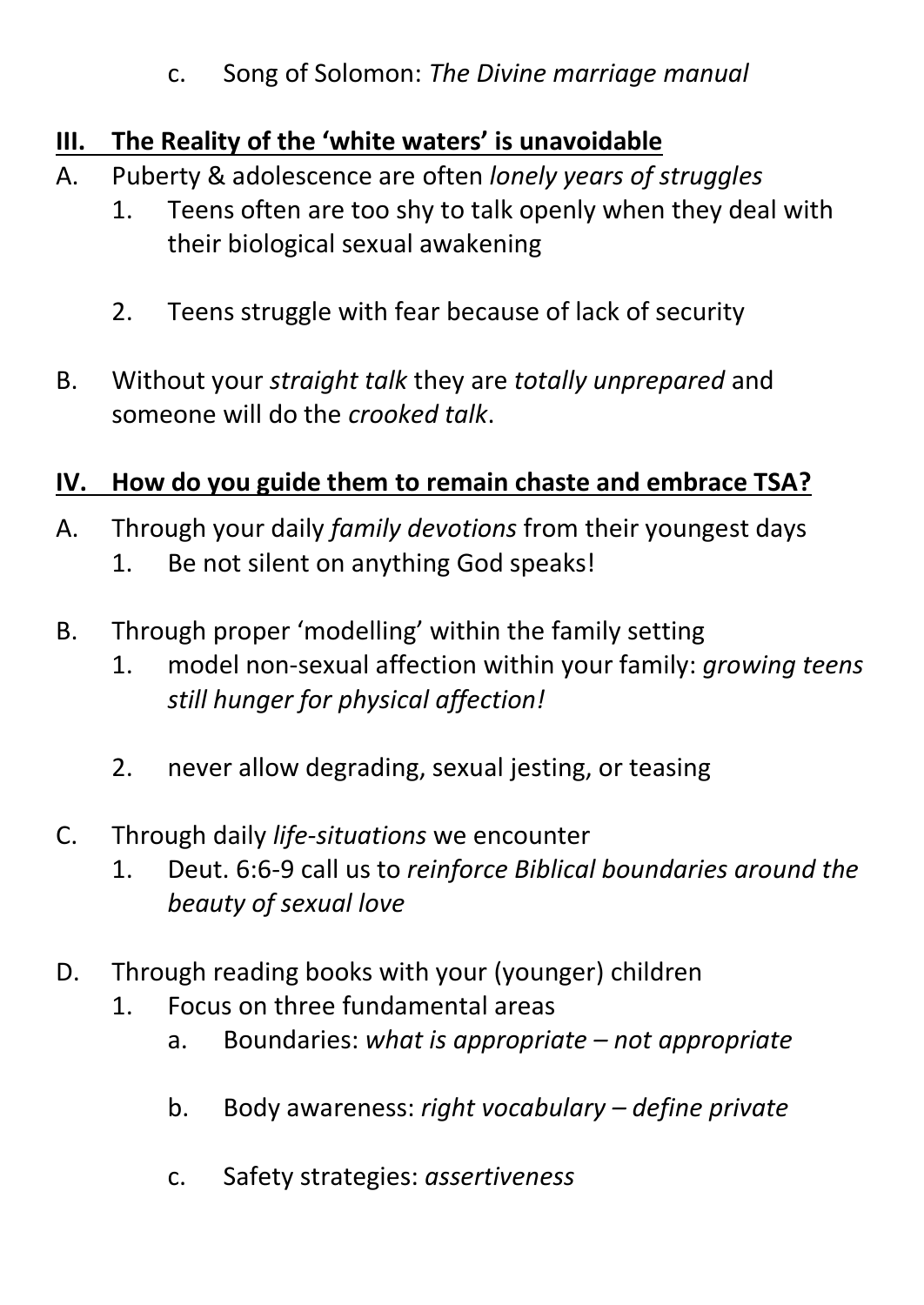- E. Through reading a father/son mother/daughter books *before and during* their puberty and adolescence
	- 1. Do not wait till hormones stage kicks in
	- 2. Reading with them is the most effective method a. it allows you to also share your own struggles
		- b. allows your child to re-read in their own time
	- 3. Include straight forward talk about the differences between how God made male and female different a. 1 Cor. 7:1: *why is it not good to touch a woman?*
		- b. Matt. 5:28: *why does female nakedness effect men?*
	- 4. Teach about the LAW of progression (see next pages)
	- 5. Be open about the beast of pornography
- F. Through open talks when they begin to *go out with friends*
- G. Through accountability guidance when they begin courtship
	- 1. Father: take charge to have a TSA talk with any young male who wants to court your daughter!
	- 2. Do not assume they are promise-keepers